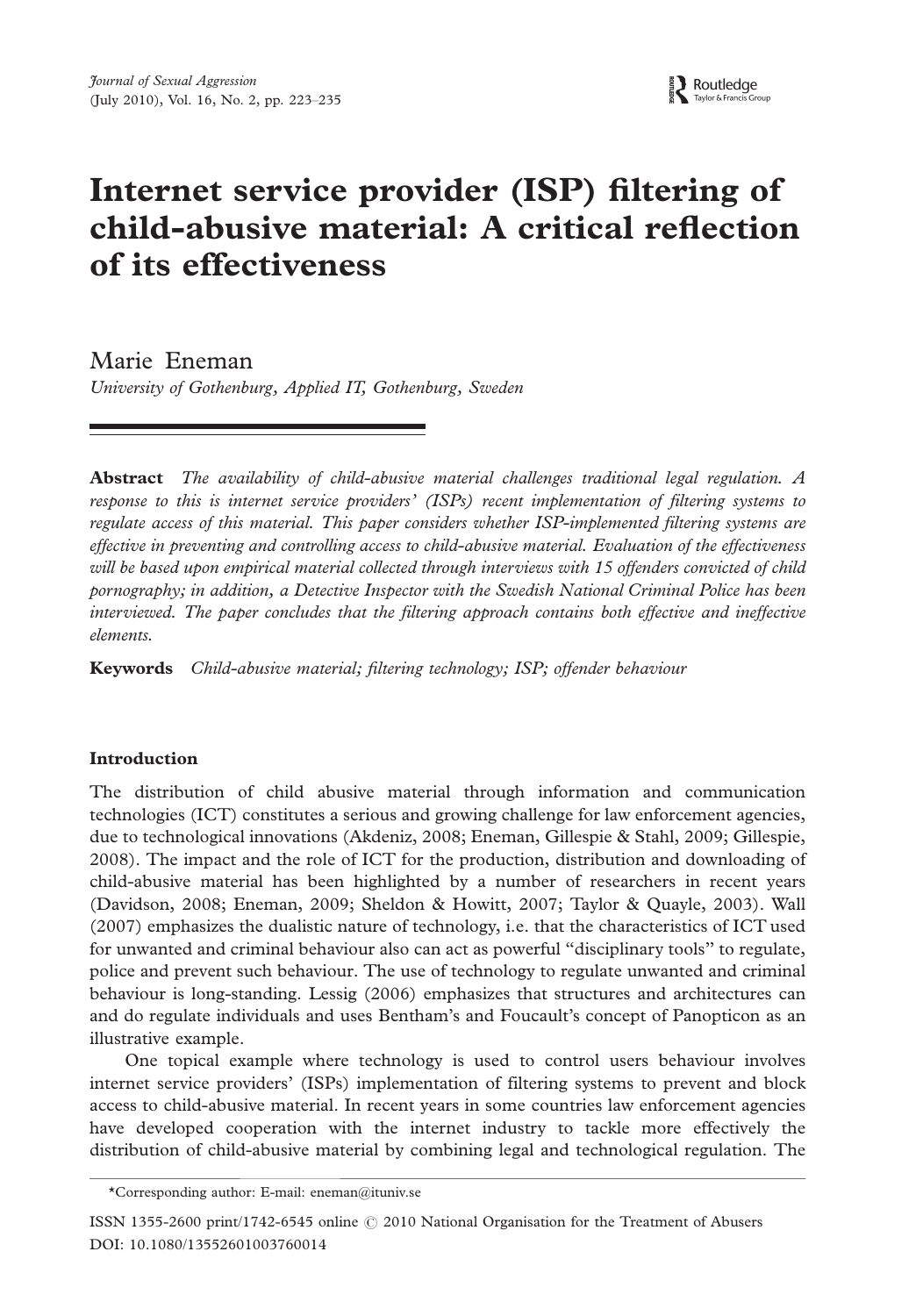#### 224 M. Eneman

COSPOL Internet Related Child Abusive Material Project (CIRCAMP) (available at: http:// circamp.eu/), a European Commission-funded network of law enforcement agencies across Europe including Europol and Interpol, has formulated the following primary aims of ISPs' domain-based filtering of pre-identified websites containing child-abusive material to: (i) prevent the revictimization of children; (ii) prevent the illegal distribution of material and the files; (iii) prevent the illegal display of abuse material and reduce the harm to the general population while informing the public of the extent of the problem; and (iv) prevent access to child abuse material and thus limiting the ''market'', reducing the need for new production. The following countries are currently members of the CIRCAMP network: Norway, United Kingdom, Belgium, Denmark, Finland, France, Germany, Ireland, Italy, Malta, the Netherlands, Poland, Spain and Sweden. The filtering approaches differ somewhat, however, between the countries. In Sweden the model is based upon cooperation between the police and ISPs, where filtering technology is used to block access to blacklisted websites at domain level. The IT Crime Section at the Swedish National Criminal Police is responsible for and compiles the list used by the ISPs. The compiled list of domains is based on Swedish national legislation regarding child pornography. When a user is trying to access a website that has been blacklisted the user is directed automatically to a so-called ''stop page''. The displayed stop page contains information that the requested website is blocked due to illegal content and informs the user how to submit complaints about the specific websites blocked. All complaints are directed to the IT Crime Section at the Swedish National Criminal Police and will lead to the domain being reinvestigated (Sellström, 2009). The model used in the United Kingdom is based on cooperation between ISPs and the non-governmental organization, the Internet Watch Foundation (IWF). The IWF is responsible for and compiles the list used by ISPs that block access to URLs (Akdeniz, 2008). Both models are examples of filtering systems implemented at organizational level. The Australian government has launched a consultation process, called the Cyber Safety plan, proposing the implementation of internet filtering at a national level to control access to websites containing child-abusive material (Department of Broadband, Communications and the Digital Economy, 2008). The number of ISPs introducing filtering systems is growing (Akdeniz, 2008), and it is expected that this trend will grow even more in the near future. The issue has been placed on the political agenda in many countries, and the European Union (EU) has recently launched a proposal [Article 18 in Proposal for an EU Framework decision on combating the sexual abuse, sexual exploitation of children and child pornography] that suggests that ''each member state shall take the necessary measures to enable the competent judicial or police authorities to order or similarly obtain the blocking of access by internet users to internet pages containing or disseminating child pornography'', which means that states should be able to force ISPs to implement filtering mechanisms to block access to child-abusive material. Once this proposal is enacted the EU will require that the member states begin the work with adjusting their national legislations in accordance to the proposed framework.

Designing regulation is a complex issue, not without certain problems and critics (Murray, 2007). Although most people would agree that child-abusive material should be regulated through legislation, critical voices have been raised about technological regulation attempts such as ISP filtering systems. One of the main arguments in the debate regarding this controversial issue is that internet filtering is a form of censorship associated primarily with oppressive regimes, for example Saudi Arabia and Iran, and constitutes a threat to important civil liberties such as freedom of expression and privacy (Deibert & Villeneuve, 2005; Hamilton, 2004). Freedom of expression and privacy have been in the focus of the civil liberties and technology debate for more than a century (Eneman, 2005; Wong, 2005). One could, however, argue that they should not be considered as absolute rights and that an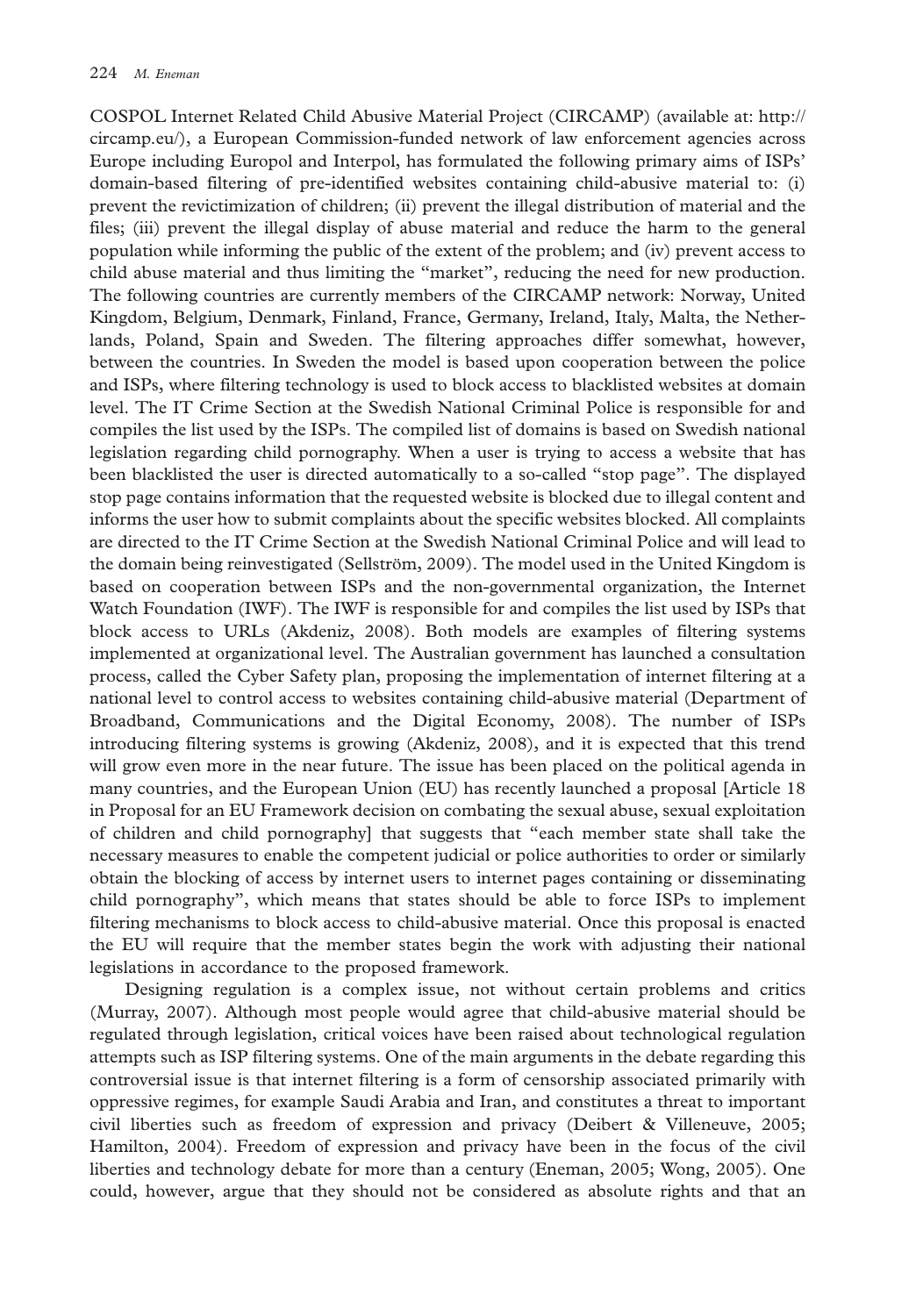acceptable balance has to be found between different rights, such as the right of the child not to be sexually exploited or abused (Eneman, 2005; Wall, 2007).

Even though a number of academic studies are available about internet filtering (Deibert, Palfrey, Rohozinski & Zittrain, 2008; Hamilton, 2004), little academic research exists in relation to ISP filtering of websites containing child-abusive material (Akdeniz, 2008). One of the most recent and comprehensive studies of internet filtering has, due to ethical reasons, deliberately excluded the issue of internet filtering and child-abusive material (Deibert et al., 2008).

This paper therefore addresses the important and topical question of whether ISPimplemented filtering systems are effective in preventing and controlling access to childabusive material. Empirical material, collected through qualitative semi-structured interviews with 15 offenders convicted of child pornography, will be presented and used in the analysis. In addition, the head of the IT Crime Section with the Swedish National Criminal Police has been interviewed. The empirical material provides valuable information about the offenders' view and behaviour towards ISP filtering of websites containing child-abusive material and also a law-enforcement perspective on the same phenomenon. This paper contributes to the debate of this topical issue, and thereby aims to support policy developments in relation to technological regulation of child-abusive material.

#### Child pornography versus child-abusive material

The term "child pornography" has been used widely to refer to sexually explicit material of children. Gillespie (2008) notes that experts view ''child pornography'' as ''an extremely controversial label'', as it reduces the gravity of what the material portrays and invites comparisons with adult pornography. Furthermore, there is no single definition of the term ''child pornography'', which can be problematic. Interpol defines child pornography thus: ''Child pornography is created as a consequence of the sexual exploitation or abuse of a child. It can be defined as any means of depicting or promoting the sexual exploitation of a child, including written or audio material, which focuses on the child's sexual behaviour or genitals'' (Sheldon & Howitt, 2007). This useful definition highlights the fact that child pornography can exist in different forms: for example, visual, audio and textual depictions (Gillespie, 2008).

Quayle, Lööf and Palmer (2008) recognize that there has been a significant change in the discourse when referring to sexually explicit material of children. They note that the terms ''abusive images'' and ''abusive material'' are now used frequently by professionals. As shown above, with Interpol's definition, not all sexual depictions of children are visual, therefore the latter term "abusive material" is more appropriate to use as it also captures non-visual material such as audio and text (Sheldon & Howitt, 2007).

This paper will primarily use the term ''child-abusive material'', but the term ''child pornography'' will also be used due to the fact that most international and national instruments still use the term ''child pornography'' (Akdeniz, 2008). The author does, however, agree with Gillespie (2008) and Quayle et al. (2008) that the term ''child pornography'' is inadequate. The current Swedish legal position criminalizes the production, distribution and possession of child pornography. Swedish legislation has been proved to be inadequate in parts (Eneman, 2005), and has not been adjusted to tackle contemporary technological challenges (Akdeniz, 2008; O'Donnell & Milner, 2007). The limitations refer to the lack of legal regulation of viewing child pornography without downloading the files and the current classification of child pornography as a ''crime against public order'', and not as a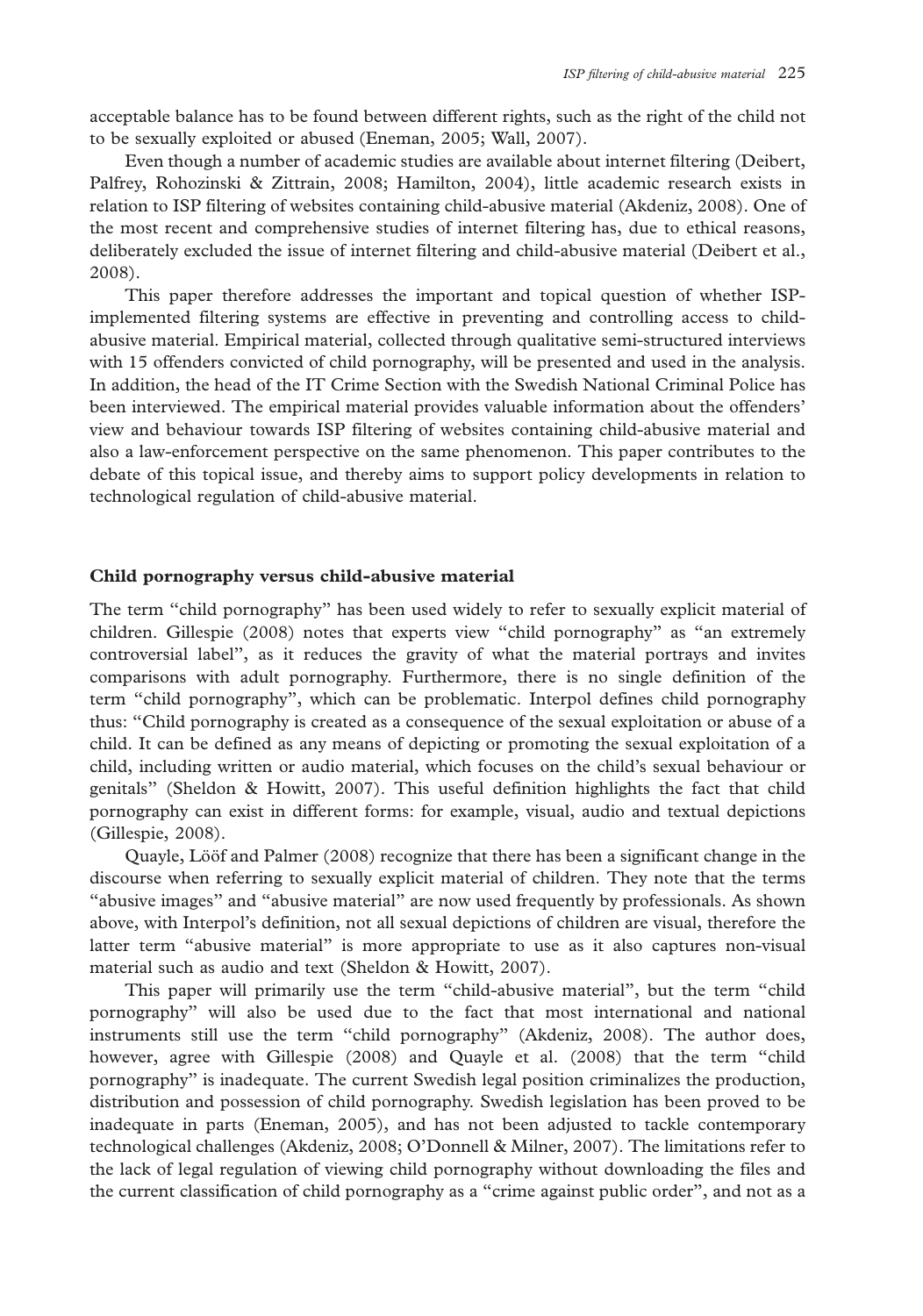sexual crime. [Sweden has recently (November 2009) delivered a law proposal for circulation regarding viewing child pornography online.] The jurisdiction of England and Wales has solved the issue of deliberately viewing child pornography online by inserting the verb ''to make'' into the legislation to adjust it more effectively to modern advanced technology (Gillespie, 2005, 2008).

### Internet filtering

The term ''internet filtering'' refers to a variety of techniques and products that can be used to block access to certain content. The idea of censorship and control of information is long established and is the main method used by states and organizations attempting to regulate information access (Murray, 2007). The development and use of modern technology has made the regulation mechanisms more sophisticated, systematic and less obvious (Zittrain & Palfrey, 2008). The purpose of implementing internet filtering is to regulate access of certain information that for some reason is regarded inappropriate for users. Internet filtering is used currently to control access of varying content, for example political, religious, illegal and harmful content (Faris &Villeneuve, 2008; Rosenberg, 2001). Furthermore, internet filtering can be implemented on different levels, such as national, organizational or individual (Hamilton, 2004). An illustrative example of a national filtering system attempting to control access to political content is the ''Great Firewall of China''; from many aspects, this is a complex and sophisticated system. It includes a matrix of control mechanisms and uses a combination of different filtering technologies to prevent access to certain IP addresses through a standard firewall and proxy servers at the internet gateways (Deibert & Villeneuve, 2005; Murray, 2007). Although this system is considered relatively sophisticated, it is possible to circumvent it by using ''circumvention tools'' (Murray, 2007).

This paper focuses upon ISP so-called ''voluntary'' internet filtering of child-abusive material, which constitutes an interesting example of organizational use of internet filtering of harmful and illegal material. The main function of ISPs, although they cover different characteristics and services, is the commercial provision of internet access services to users (Sutter, 2005). The services of an ISP are a prerequisite to being able to access the internet, especially for home users, and therefore the role of ISPs is crucial. The ISP key role in enabling access to material provided by a third party has given rise to the question of whether they have, or should have, any liability in relation to the material they provide access to (Akdeniz, 2008). This issue has been highlighted specifically in relation to the availability of illegal material such as child-abusive material (Akdeniz, 2008; Murray, 2007). Many states and national law-enforcement agencies consider ISPs to be part of the distribution chain of child-abusive material (O'Donnell & Milner, 2007; Taylor & Quayle, 2003). The question of what constitutes the appropriate level of liability to be placed upon ISPs in relation to the content to which they provide access is beyond the scope of this paper.

## Different types of internet filtering

The most-used approaches for internet filtering are: (i) inclusion filtering, (ii) exclusion filtering and (iii) content analysis (Hamilton, 2004). These different approaches can be used in combination to achieve desired effect. The first approach, inclusion filtering, is referred to commonly as ''whitelisting'', which allows users to access websites that have been checked and approved in advance. Instead of compiling lists of unacceptable information, this approach entails the creation of ''white lists'' containing approved and acceptable information. The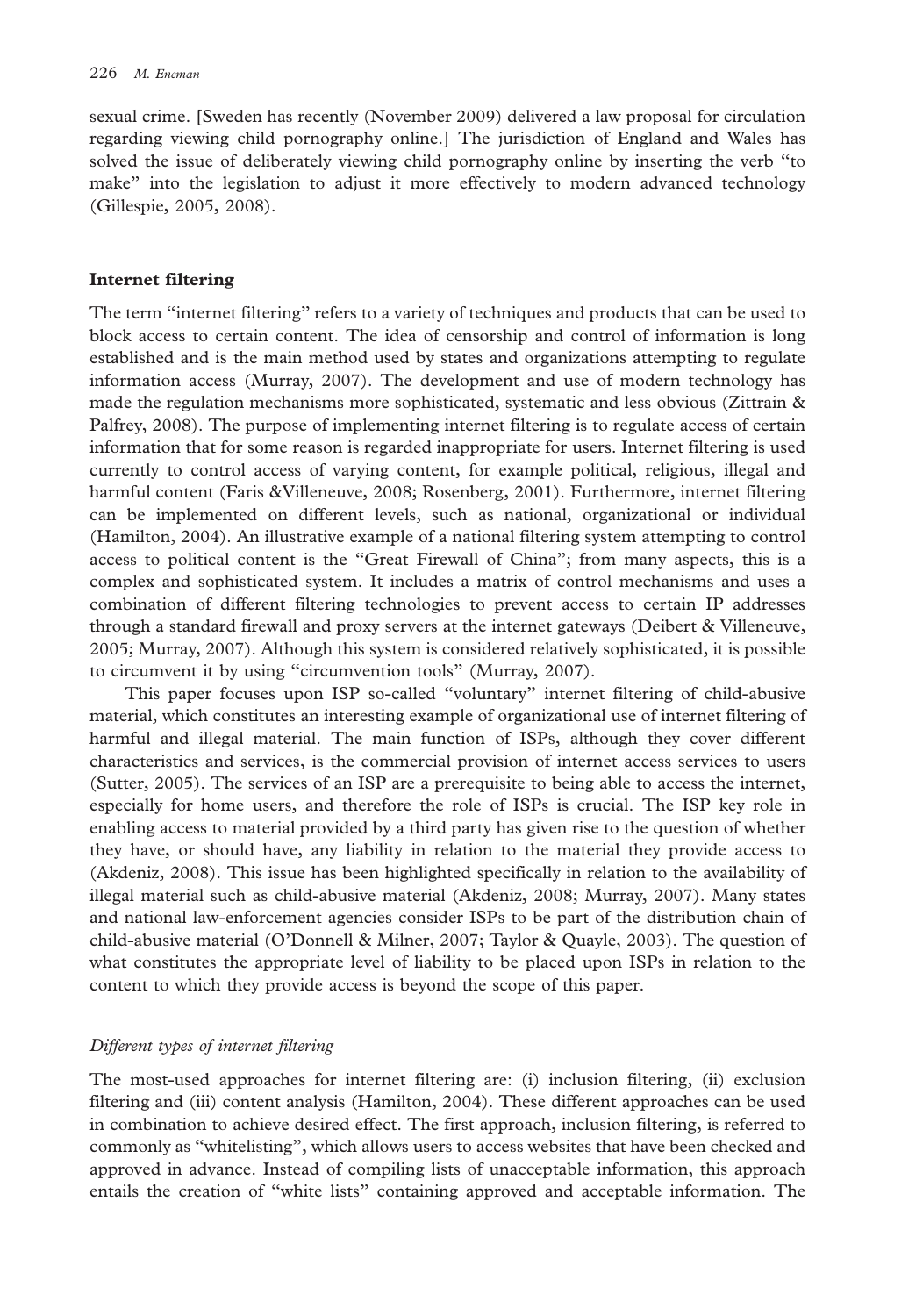inclusion filtering approach is very limited, as it allows access only to pre-approved websites and blocks all other content, and is therefore not used widely (Deibert & Villeneuve, 2005). The second approach, exclusion filtering, is often labelled ''blacklisting'', and can be seen as the opposite of whitelisting. Blacklisting refers to the process of compiling lists of unacceptable websites. When using this approach, all requests of content that occur on a ''blacklist'' are blocked and the user is often directed to a so-called stop page that informs the user that the requested website is blocked because it contains illegal material. All other information, not found on a blacklist, is accessible. Blacklisting is considered to be the most efficient and commonly used filtering approach (Hamilton, 2004; Rosenberg, 2001). The third approach is content analysis, and this is a growing filtering technique (Hamilton, 2004). The concept is to avoid precompiled lists and to focus upon analysis of the requested content. This approach uses certain predefined criteria to scan requested content before delivering it to the user, i.e. allowing user access (Deibert & Villeneuve 2005). One of the advantages with content analysis is that this approach distinguishes between different types of content, as opposed to filtering entire websites.

#### Arguments for and against internet filtering

Zittrain and Palfrey (2008) argue that although internet filtering is a controversial topic, it is possible to discern a certain degree of acceptance by society. Such acceptance is necessary to allow states and organizations to carry out some measure of regulation of harmful content. A number of arguments are used in the debate about internet filtering; the main argument used to support the implementation of internet filtering is that certain content is harmful and that citizens should be protected from such content (Hamilton, 2008; Wall, 2007). There is a variety of harmful content that already is, or is suggested to be, subject to filtering systems. Child pornography is considered commonly to be the most harmful content (Murray, 2007) and in many states is currently subject to organizational internet filtering (Akdeniz, 2008). Besides being harmful, in most jurisdictions many actions surrounding child pornography are also criminal offences (Gillespie, 2008). Another area of concern, used frequently in the debate to justify internet filtering, is the issue of international terrorism (Hamilton, 2004). After 11 September, there has been an increased implementation of filtering and surveillance systems as a tool to counteract international terrorism (Lyon, 2003). Examples of other areas of concern within this context are: instructions for how bombs and weapons are made, instructions for how to commit suicide, violent content such as extreme pornography, images of violence, hate speech, racism, copyrighted material (music, films, etc.) and gambling.

The main argument against internet filtering is that it is a form of censorship that constitutes a threat to important civil liberties, particularly freedom of expression and privacy, which are considered to be important foundations of democracies (Hamilton, 2004; Rundle & Birdling, 2008). A related argument to this is that illegal content should be regulated by international law or national legal systems (Akdeniz, 2008; Gillespie, 2008). There are also concerns raised that internet filtering threatens the end-to-end principle, which is considered to be the basic principle of network design (Lessig, 2006; Murray, 2007). The end-to-end principle refers to the idea that information should be able to flow between endpoints without disruption. Another argument is that no state or organization has managed to implement a perfect system (Zittrain & Palfrey, 2008). To date, there is no example of implemented filtering systems that neither underblocks nor overblocks content; every system suffers from either (Hamilton, 2004). Overblocking occurs when content not meant to be blocked is blocked and underblocking occurs when not all content meant to be blocked is blocked (Rosenberg, 2001). Furthermore, it is possible to circumvent existing filtering systems. As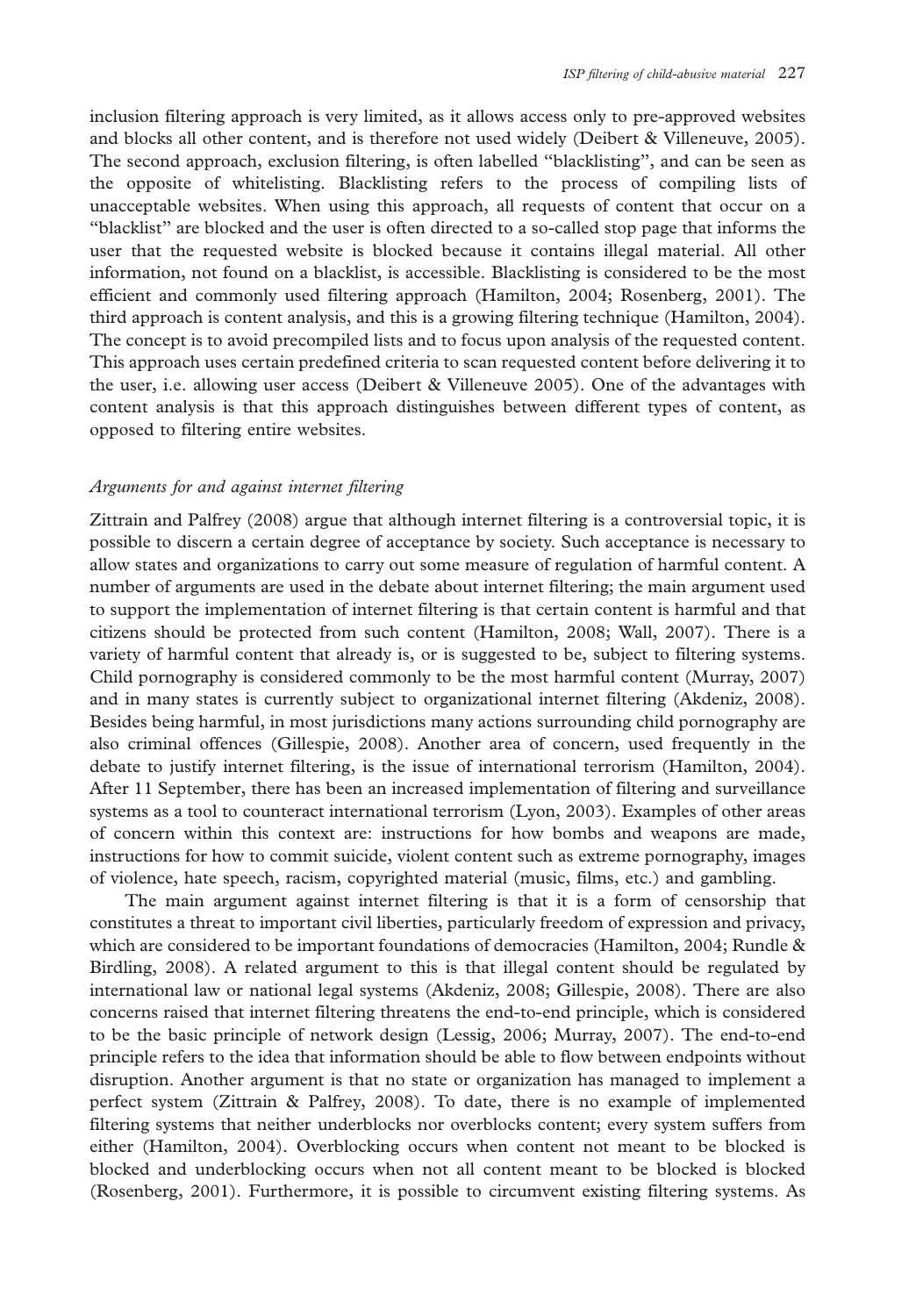mentioned earlier, strategies and circumvention tools have been developed and used to circumvent even the expensive and sophisticated system called ''Great Firewall of China'' (Murray, 2007). The legitimatization of internet filtering could also be questioned, as any filtering system that classifies or describes content (for example, compiling ''blacklists'') is affected on the subjective judgement of involved actors (Rosenberg, 2001). The main arguments used in the debate of internet filtering have now been highlighted.

## Research approach

Researching the ''world of child pornography'' (Taylor & Quayle, 2003) involves both certain practical and ethical considerations. This includes, for example, how to gain access to people who have experience from this world, as they can be characterized as a ''hard-to-reach'' group for people outside this world (Taylor & Quayle, 2003; Wilson & Jones, 2008). Due to the fact that the production, distribution and possession of child pornography is a criminal offence in most western countries, it is unlikely that people involved in this world would be willing to discuss their activities prior to conviction. It would also be an extremely difficult and complex issue, practically, ethically and legally, for a researcher to try to gain access to non-convicted people who have experience of producing and/or downloading and/or distributing childabusive material.

The approach used within this study has been to interview offenders convicted of child pornography. It could be argued that offenders who have been involved in activities related to the child pornography world are ''key experts'', and can thus provide information about their activities and behaviour within this world (Taylor & Quayle, 2003; Wilson & Jones, 2008). The reason for interviewing convicted offenders was to obtain information to increase understanding about the individual offender's (1) attitude and (2) behaviour towards ISP filtering of websites containing child-abusive material. In addition, the head of the Child Protection Team at the IT crime section within the Swedish National Criminal Police, i.e. Detective Inspector Sellström, has been interviewed to obtain his view regarding this issue.

## Data collection

The data were collected through semi-structured interviews with 15 male offenders, aged between 19 and 55 years. They have all been convicted of production and/or distribution and/or possession of child pornography in Sweden. All the 15 offenders have used ICT for the child pornography crimes. Among these 15 offenders, 11 were also convicted for other sexual offences, mainly sexual abuse against children. The offenders came from a variety of demographic backgrounds and their engagement with treatment programmes also varied. Twelve offenders could be described as very experienced technology users; some of them could even be classed as advanced. A common factor among these 12 offenders is that they have either higher education in computer science (or related subject) and/or worked with computers and use computers every day both for work and leisure. The other three offenders did not have any formal education related to computers or experience of working with computers. The researcher gained access to the offenders through prison psychologists at the prison and through probation services. Noaks and Wincup (2004) emphasize that it is important that researchers address the responsibilities they have to their respondents. This includes ensuring that the relationship between the researcher, who collects the data, and the respondent, who provides the data, is clear and professional. This was achieved by providing all the respondents, prior to the interviews, with an information letter about the study and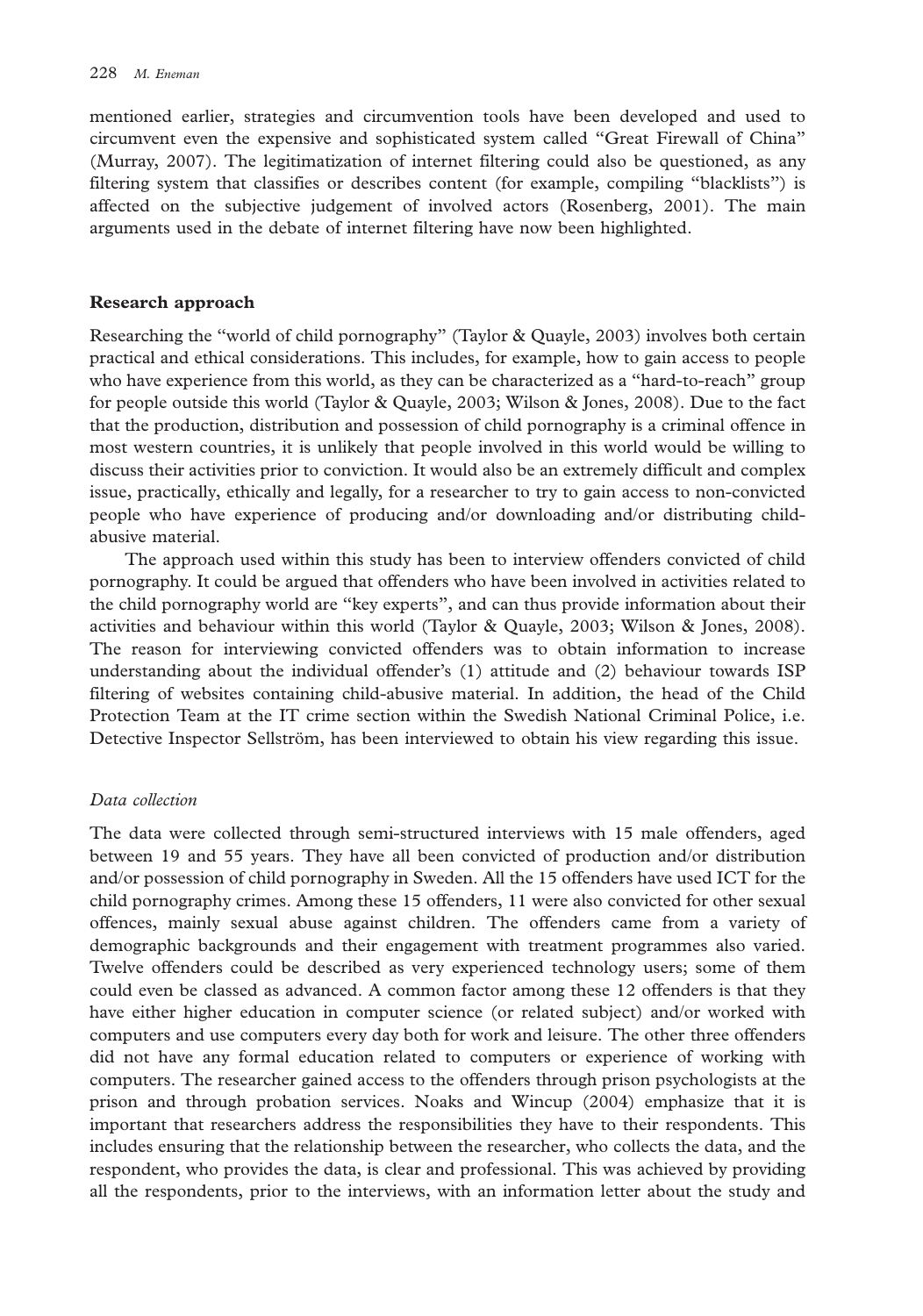seeking informed consent (Noaks & Wincup, 2004). The letter contained information about (1) the purpose of the study and the interviews; (2) how the data would be used and stored; (3) the issue of confidentiality; (4) that participation was voluntary and that respondents could withdraw at any time and if so none of the data would be used; and finally (5) information on how to contact the researcher at a later stage if the respondent widhed to comment and/or ask anything in relation to the study.

All the interviews with the offenders took place in the prison, either in the visiting room or in the prison psychologist's office. The interviews, each lasting between one-and-a-half and two hours, were tape-recorded in 11 cases and transcribed later. In four cases, where the respondents did not want the interview to be tape-recorded, fieldnotes were taken and written out carefully immediately after the interview (Noaks & Wincup, 2004; Silverman, 2005). The same researcher interviewed the respondents and transcribed the data. As mentioned earlier, the purpose of the interviews was to obtain a deeper understanding of the individual offender's (1) attitude and (2) behaviour towards ISP filtering of websites containing childabusive material. To avoid ''one-word answers'' (Hollway & Jefferson, 2004) open-ended questions were designed, such as ''tell me about your experiences of filtering systems when trying to download child abusive material''. Follow-up questions were used to develop further the respondents' stories (Silverman, 2005). Because this study is part of a wider ongoing research project exploring offenders' use of ICT for child-abusive material, the interviews covered more issues than those related to ISP filtering techniques.

The semi-structured interview with Detective Inspector Sellström was focused upon issues related to filtering; for example, the creation and management of the list, collaboration with the ISP and the effects of using filtering systems. This interview lasted between one-anda-half and two hours and was recorded and transcribed.

#### Data analysis

Once the data were transcribed, the material was first read and re-read and notes were made. In the next stage the material was structured and coded in relation to the research question and the data sorted into emerging categories based upon attitudes and behaviour (Noaks & Wincup, 2004; Taylor & Quayle, 2003). During the last stage subjective meanings, differences and similarities were searched (Hollway & Jefferson, 2000).

#### Critical and ethical reflections

The limitations of this material should be noted. The child pornographers interviewed in this study have all been arrested and convicted of child pornography and in many cases, as mentioned above, also for other sexual offences. It should be acknowledged that arrested and convicted offenders represent only a fraction of all child pornographers, and that child pornography and other sexual crimes have a very low reporting rate (Noaks & Wincup 2004; Quayle, Erooga, Wright, Taylor & Harbinson, 2006).

This study follows the ethical rules and guidelines for research formulated by the Swedish Research Council. As described above, prior to their involvement in the study all the respondents were provided with information about the purpose of the study and how the material would be used and stored. Furthermore, the respondents gave their consent to participate in the study. Another important consideration for this study has been to ensure confidentiality for the respondents. All identifying information has been removed or changed to ensure this. It should be noted that Detective Inspector Sellström has given his consent to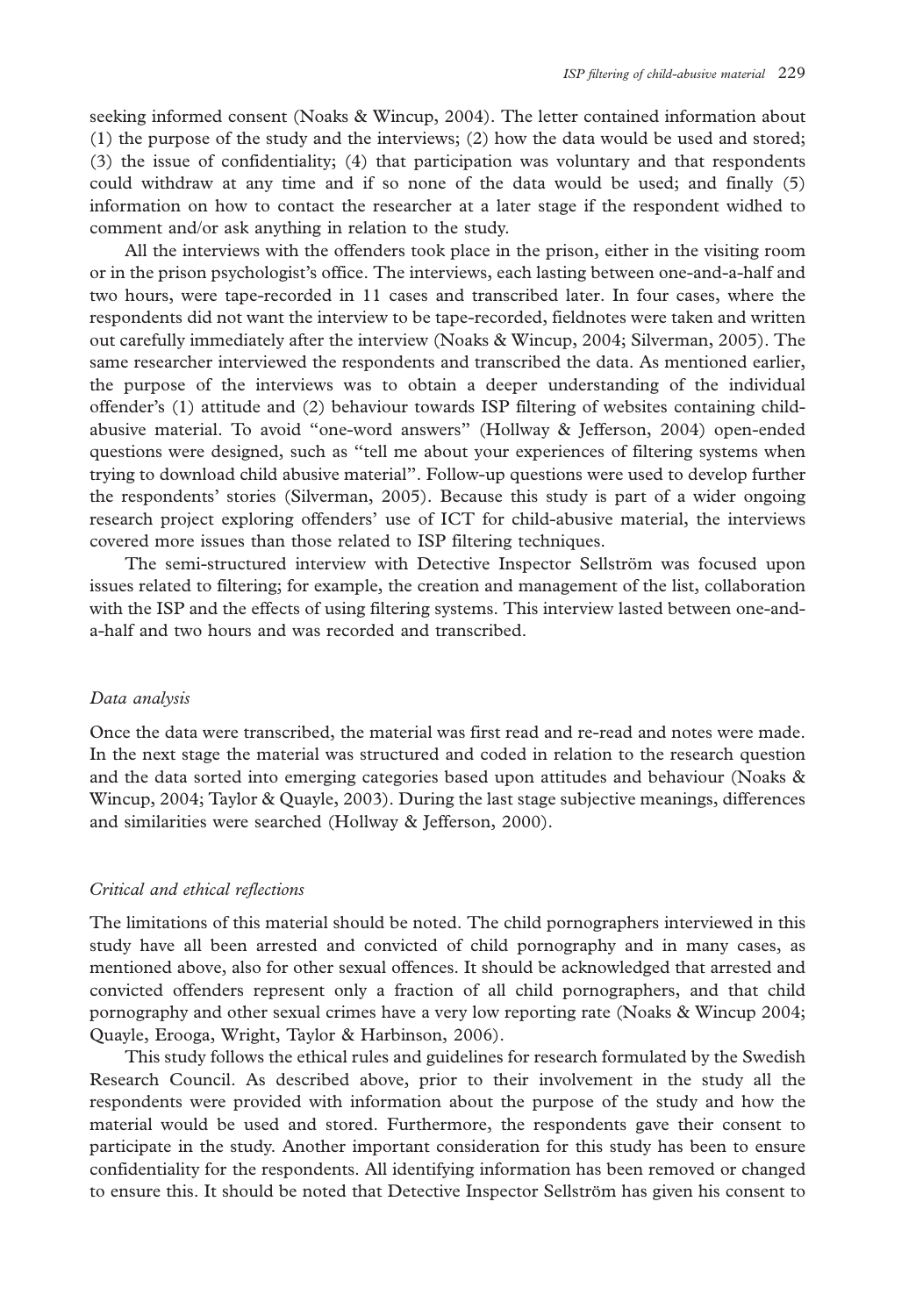use his name in the paper. As described above, this paper is part of a wider ongoing project, approved by the Ethical Committee at the University of Gothenburg.

# Evaluating the effectiveness of ISP filtering of child-abusive material

This section presents the empirical findings about the offenders' views and behaviour regarding ISP filtering approaches; the implications are then discussed in relation to the views of the Swedish National Criminal Police.

## The offender's view of filtering systems

The findings show that all the offenders are aware that most ISPs in Sweden have implemented filtering systems. Furthermore, they seem to be well informed about the technological characteristics of the filtering mechanism, i.e. that it is based upon blacklisting on domain-level and that not all ISPs in Sweden have introduced it.

All the respondents were unanimous in their attitude that current filtering systems do not hinder child pornographers, whose intent is to access child-abusive material. One respondent expressed it like this:

This type of filtering is completely pointless... it will not make any difference at all. (1L)

Several times during the interviews the respondents expressed that ISP filtering would have no effect on people with a sexual interest in children from accessing this type of material. Some of the respondents argued, however, that a positive aspect of the filtering approach is that it may prevent the public from accessing child-abusive material.

Well it is good since it probably will hinder innocent people to get in contact with child porn. I wouldn't want my kids to end up looking at it when they are out there... and not my mum either so I suppose it could do some use after all... for the public so to speak. (1A)

They expressed concern that the public, and specifically children, could access such content unintentionally. This is an interesting paradox, and illustrates further the complexity involved within the area of sexual abuse of children.

Another recurrent theme when discussing the effectiveness of ISP filtering was that lawenforcement agencies seem to lack technological skills and adequate knowledge of child pornographers' behaviour when downloading child-abusive material. None of the respondents in this study considered ISP filtering to be a serious approach to regulating the behaviour of users who wish to access this particular content, although once again some expressed the potential of preventing the public from accessing child-abusive material unintentionally.

It is like a bad joke, what do they think? It only shows how stupid they are if they really think that this will solve anything. They don't have the faintest idea how people that want to access child porn behave. It is actually quite laughable because it sort of makes it more fun since we trick the police. (1G)

All the respondents claim that they know how to bypass current ISP filtering mechanisms. Additionally, it is interesting to note that many of the respondents described different possible ways of bypassing the system. As argued elsewhere by the author, regulation mechanisms can, and do, evoke active resistance among the users where they develop and implement different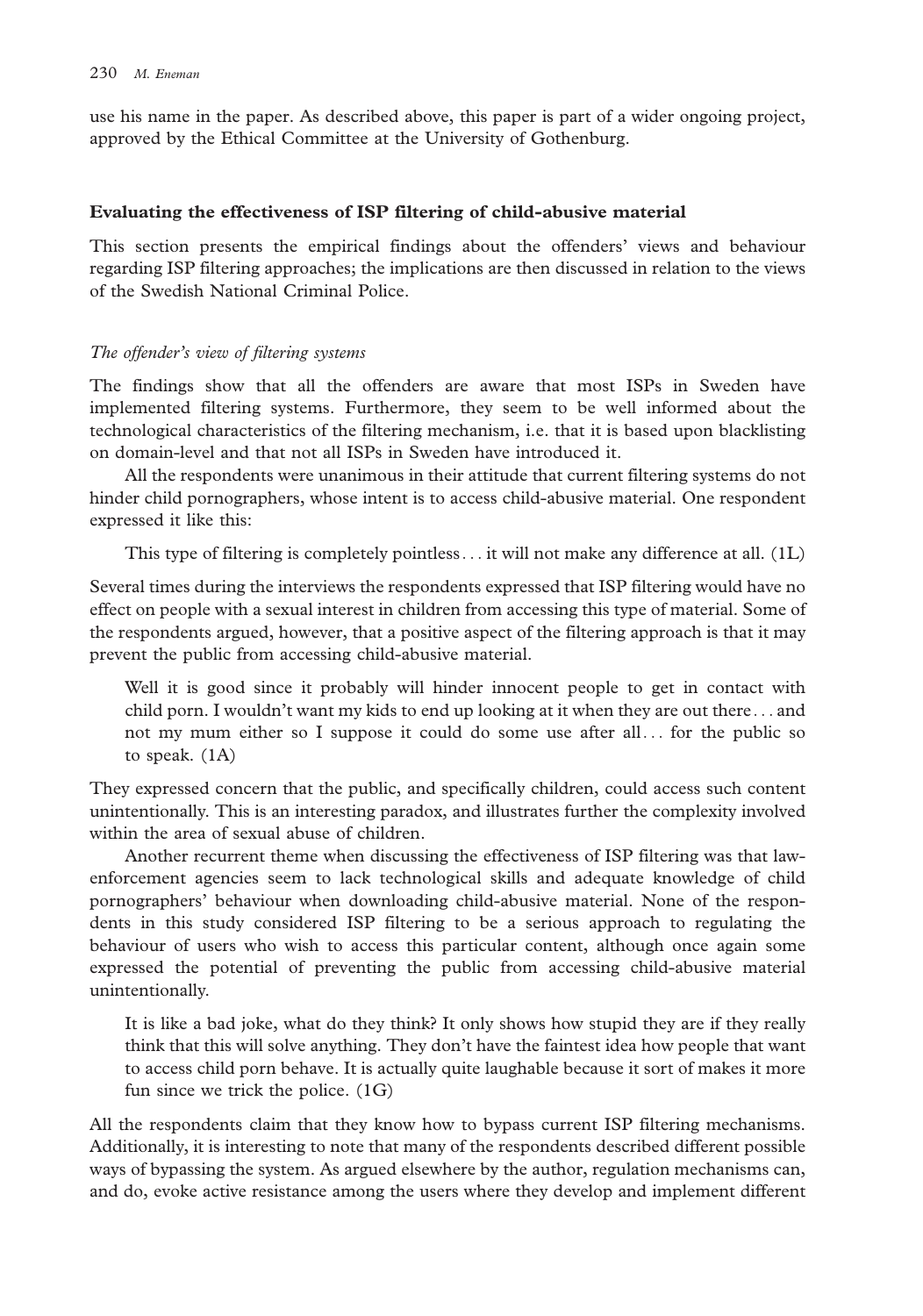social and technological strategies to circumvent the regulation (Eneman, 2009). The quotation below also reveals offenders' attitudes towards the police, i.e. that the police do not seem to have enough resources to be able to detect child pornographers.

Firstly, it is very easy to bypass it, there are many ways to do that, the police is always far behind. Secondly, it blocks much more than just child pornography. (1E)

All the respondents think that the ISPs currently block more than child-abusive material and refer to websites with ''totally innocent adult porn'' and ''extreme but legal pornography''. This statement indicates further that some of the respondents in this study seem to have accessed both ''adult pornography'' and child-abusive material.

## The offender's behaviour in relation to filtering systems

As shown above, the offenders consider it easy to circumvent the filtering system and are informed about different techniques. The quotation below illustrates that people are helping each other with information on how to circumvent ISP filtering:

You quickly learn how to bypass filtering... people want to help each other and when I was a new-beginner I got tip-off from another person, more experienced than me about how to bypass the filtering. (IB)

In most jurisdictions, many actions surrounding child pornography are criminal offences (Gillespie, 2008) and therefore the issue of security is considered very important. Child pornographers use a variety of technologies in order to be anonymous when downloading and distributing child-abusive material and when interacting with like-minded individuals. Certain types of anonymous technologies are also used to circumvent filtering systems.

I can't say that it was a problem, more something that annoyed me. I used proxy servers, so there were never any problems for me and I think most of the others I knew also used proxy. (1H)

Proxy servers seem to be used commonly among the respondents in this study: by using proxy servers the users can be anonymous and circumvent filtering systems. A majority of the respondents have used this type of technology. It should be emphasized that child pornographers use different types of technology which can be used as circumvention tools and to provide anonymity (Eneman, 2009; Gillespie, 2008).

A majority of the respondents have been members of networks with like-minded people sharing sexual interest in children. Within these networks they can access and exchange childabusive material, but another function regarded important is the availability of technical support.

It was not difficult at all, all you have to do was to swap to another ISP or manipulate your DNS, it was a bit tricky in the beginning but we had manuals and admins that helped us to adjust our DNS. (1J)

This quotation shows that the respondent received technical support from the network to learn how to manipulate the domain name server (DNS). The strategy of DNS manipulation seems to be used commonly among the individuals within this study. Furthermore, the quotation illustrates awareness of changing to another ISP that has yet not implemented such a system.

Research (Eneman, 2009; Taylor & Quayle, 2003) has shown that membership of networks is considered important by child pornographers and that they can have a hierarchical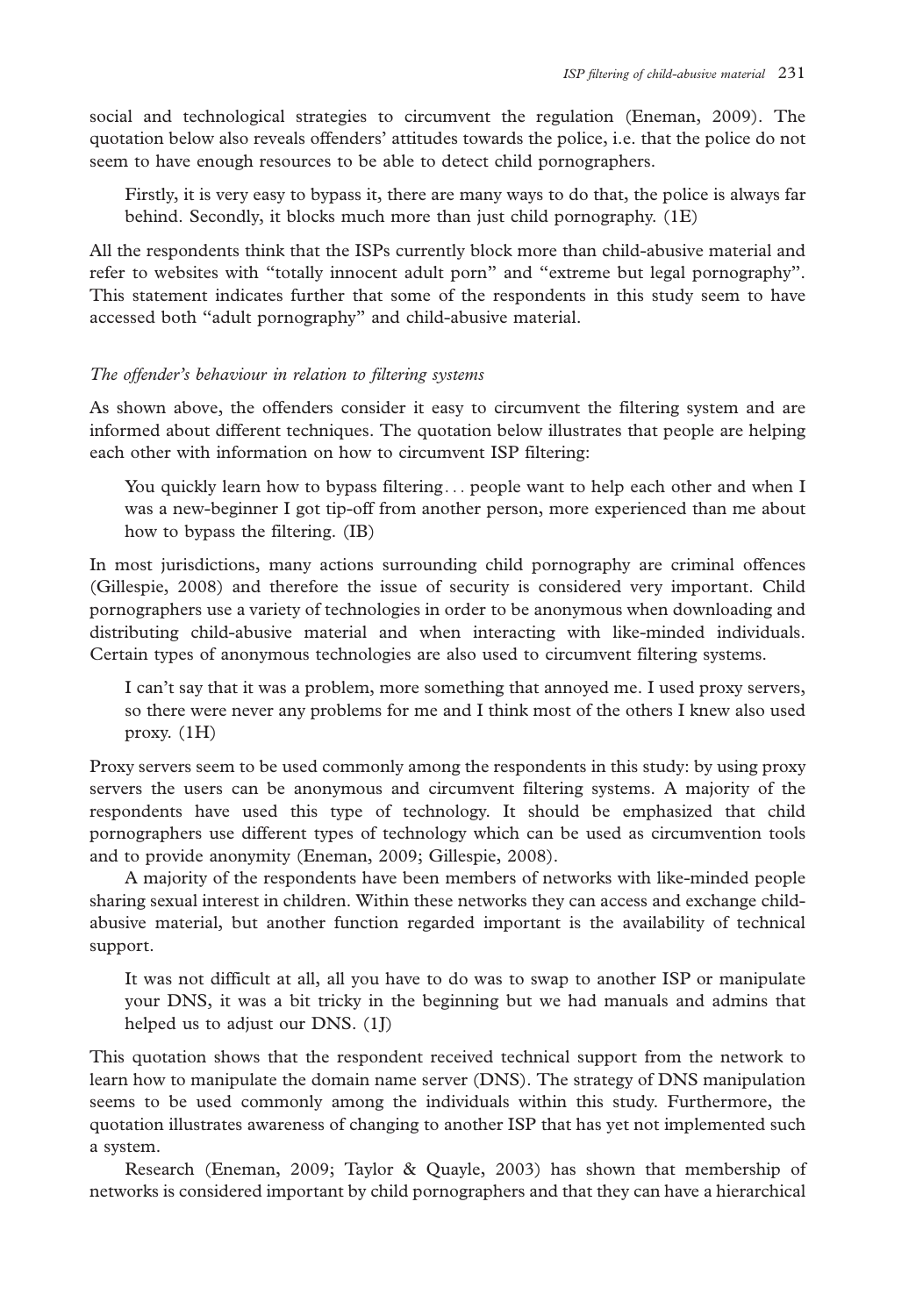and well-organized structure with individuals responsible for certain areas. Within certain networks the members are forced to use particular technology that is considered secure, in order to increase protection for all the network members (Eneman, 2009). Some of the members put a great deal of time and effort into the management of the organization within the network. Within some networks, work schedules are used to ensure that an administrator is always available within the environment to monitor the activities taking place and answer questions.

Within my group we had a special tech board with a FAQ for questions of technical character, where we could put questions to our admins. Admins are very skilled at computers and are willing to help others how to surf anonymously, how to bypass filtering... they want to help others to access material so more and new material is distributed in our group. (1F)

What is shown here is that within this network they have a special technical board with a frequently asked questions (FAQ) function, where members can post questions of a technical character. It is also possible to read previous questions and answers, just as with an ordinary FAQ. The questions were concerned mainly with issues of anonymity and circumventing filtering systems.

#### Implications

As described in the Introduction, the main purpose of the ISP filtering approach is to prevent and control access to child-abusive material. Based on the findings, it is possible to identify both certain advantages and disadvantages with the ISP current filtering approach.

In a number of cases, child-abusive material remains available on the website despite the specific access point having been blocked. This means that the website can still be accessed using a different type of ICT or ISP, etc. The findings show that the offenders know how to circumvent the filtering mechanism by using different technological and social strategies. This means that the current filtering approach cannot be seen as an effective measure to prevent and control the behaviour of child pornographers who are intent upon accessing child-abusive material. The findings indicate, however, that the filtering approach seems to act as a preventive measure to protect the public from accessing child-abusive material. This is also confirmed by Sellström (2009), who states that this mechanism can be seen as a "general prevention'' in society. Although the filter mechanisms do not seem to hinder child pornographers who are intent upon accessing child-abusive material, one could argue that the systems may have the effect of preventing potential offenders from starting to access such material. Regulation models that require extra steps for the users to gain access to childabusive material may prevent people who may try to access this type of content based on curiosity. Such regulation could have a positive effect by limiting the market of child-abusive material. Sellström (2009) argues that ISP filtering of child-abusive material is an important statement in our society, showing that it is considered unacceptable and that different strategies are used to reduce distribution of the material.

According to Sellström (2009), the police always investigate the possibility of removing content from an identified website but in many cases this is not possible, due to juridical issues. Difficulties arise, for example, when a Swedish ISP blocks access to a website containing child-abusive material and the server hosting this content is placed in another jurisdiction with different legislation regarding child-abusive material (Sellström, 2009). This highlights further the need for national and international coordination to achieve desired effectiveness with internet filtering as a measure to prevent and control access to illegal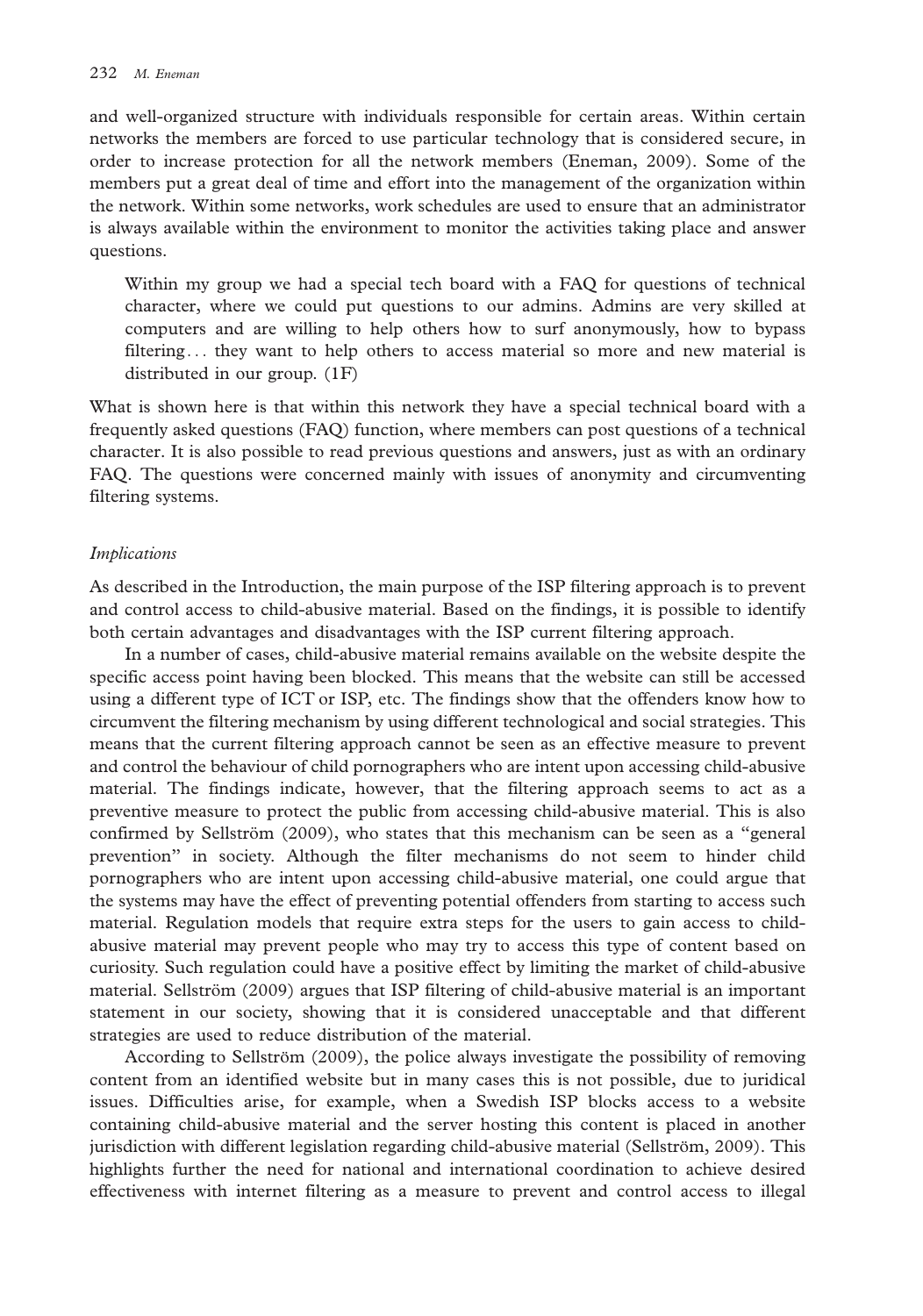content. The currently used approach (blacklisting) requires pre-identification of the material so that it is known to the system. This means that users can access ''new'' material that has not yet been detected and blacklisted by the police. Sellström (2009) emphasizes the importance of the public always reporting to the police if they contact child-abusive material through ICT, because the police can then investigate further.

One of the critiques often used in the debate about internet filtering is that filtering mechanisms suffer from overblocking, i.e. they block access to more content than they should. This argument is used commonly in the debate about ISP filtering of child-abusive material and, as the findings show, offenders think that the current filtering approach overblocks. Sellström (2009) claims, however, that the current approach suffers from underblocking. The list used at present contains approximately 380 links, and the links are rechecked every month by the police responsible for the list. The transparency of the Swedish list is seriously flawed, as it has not been evaluated by a third party. This list will soon be evaluated by the author, as the IT Crime Section of the Swedish National Police has approved the new research project and welcomes such evaluation. This means that the author will analyse all the links on the list and use the Swedish legal definition of child pornography to evaluate whether the list suffers from either underblocking and/or overblocking.

The Swedish model is based upon a voluntary partnership between law enforcement and the internet industry. Sellström (2009) believes that this collaboration benefits from its voluntary nature, i.e. that each ISP can choose to take part actively in the regulation of childabusive material.

Finally, it could be argued that ISPs filtering of child-abusive material serves an important purpose because it reduces the display of the material and consequently reduces the revictimization of the abused child.

## Conclusion

As this paper has shown, the current ISP filtering system used to prevent and control access of child-abusive material contains both effective and ineffective elements.

The ineffectiveness of the system can be explained mainly by the ease of circumventing the current approach. To achieve a higher degree of effectiveness, the system should cover several types of ICT. The current approach blocks websites, which is the only possible solution with the filtering techniques available. However, this is not an effective solution, as child pornographers use different types of ICT to distribute and access child-abusive material. Child pornographers' use of, for example, peer-to-peer file sharing programmes in combination with encryption and anonymizing services constitutes a complex and serious challenge for law enforcement and highlights the need for new technological innovations that can be used to reduce the distribution of and access to child-abusive material.

In order to regulate effectively the distribution of child-abusive material, international coordination is required based upon collaboration between the significant actors, such as law enforcement, the internet industry, non-governmental organizations and the banking sector (for example, the Swedish Financial Coalition, the American Financial Coalition against Child Pornography).

The effectiveness of the ISP current filtering system refers to its ability to act as a preventive measure for the public, i.e. to prevent the public from gaining access to childabusive material unconsciously. Furthermore, the filtering mechanism requires extra steps from users to access the blocked content, and consequently may act as either a hindrance or a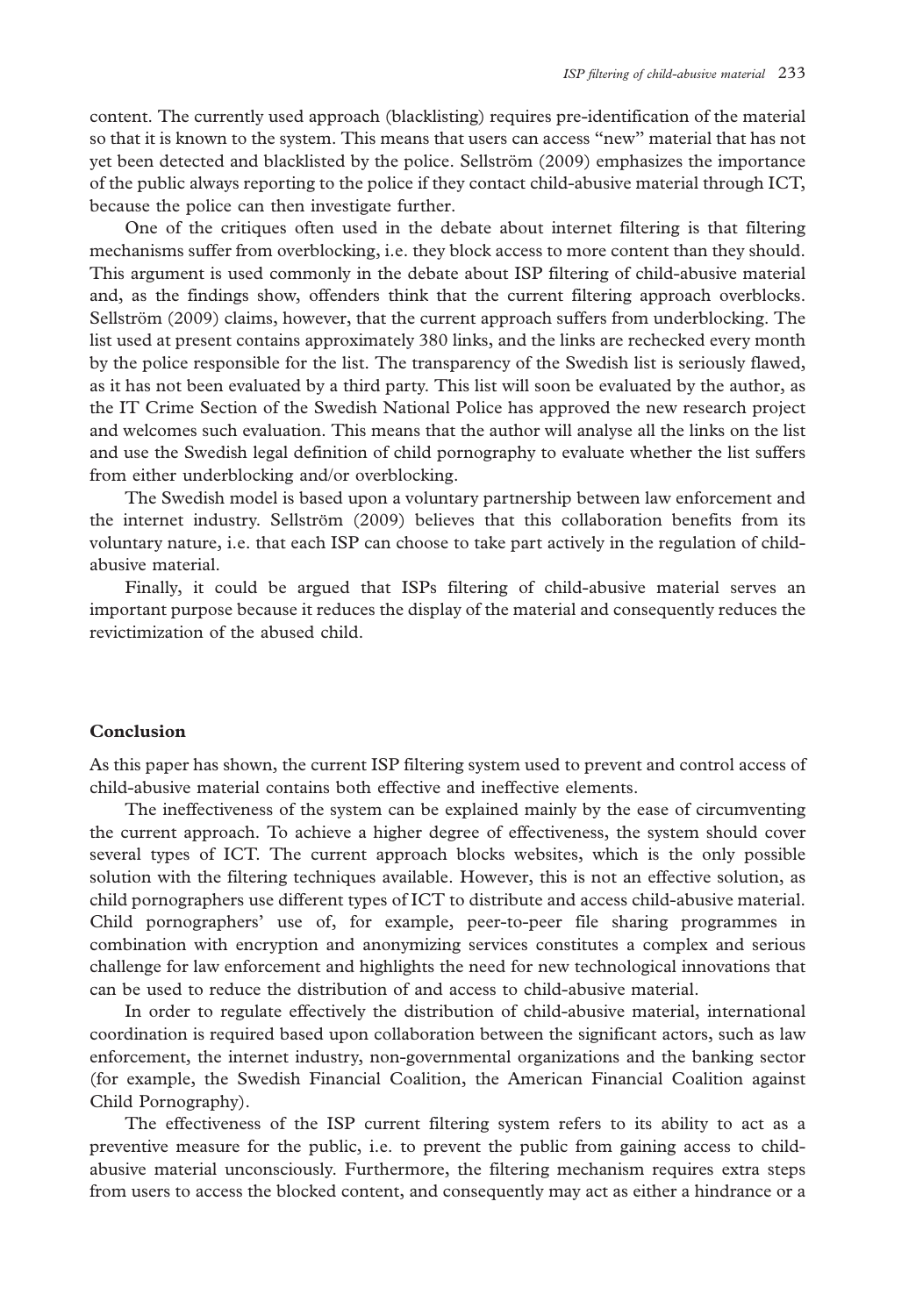disturbance factor that makes access more difficult. Finally, it reduces the display of childabusive material and consequently reduces revictimization of the abused child.

In the debate of internet filtering a significant amount of attention has been placed upon the issues of freedom of expression and privacy. Filtering is considered a serious threat to these civil liberties. Although they are important rights that should be protected, they need to be better balanced with other important liberties, such as the right of the child not to be sexually exploited or abused. Child-abusive material is documented evidence of the sexual exploitation of a child, and once the material is available on the internet it constitutes permanent revictimization.

#### Acknowledgements

The author would like to thank the Swedish Crime Victim Compensation and Support Authority, who funded this research.

#### References

- Akdeniz, Y. (2008). Internet Child Pornography and the Law: National and International Responses. Farnham, UK: Ashgate Publishing Company.
- Davidson, J. (2008). Child Sexual Abuse: Media Representation and Government Reactions. Abingdon, UK: Routledge Cavendish.
- Deibert, R., Palfrey, J., Rohozinski, R., & Zittrain, J. (Eds). (2008) Access Denied: The Practice and Policy of Global Internet Filtering. Cambridge, MA: MIT Press.
- Deibert, R. J., & Villeneuve, N. (2005). Firewalls and power: An overview of global state censorship of the internet. In M. Klang & A. Murray (Eds), Human Rights in the Digital Age (pp. 111-124). London, UK: Cavendish Publishing.
- Department of Broadband, Communications and the Digital Economy (2008). Internet Service Provider (ISP) filtering. Melbourne, Australia: Australian Government.
- Eneman, M., Gillespie, A. A., & Stahl, B. C. (2009). Criminalising fantasies: The regulation of virtual child pornography. Proceedings of the 17th European Conference on Information Systems, 8-10 June 2009, Verona, Italy.
- Eneman, M. (2005). The new face of child pornography. In M. Klang & A. Murray (Eds), Human Rights in the Digital Age (pp. 27-39). London, UK: Cavendish Publishing.
- Faris, R., & Villeneuve, N. (2008). Measuring global internet filtering. In R. Deibert, J. Palfrey, R. Rohozinski & J. Zittrain (Eds), Access Denied: The Practice and Policy of Global Internet Filtering (pp. 5-27). Cambridge, MA: MIT Press.
- Gillespie, A. A. (2008). Child Exploitation and Communication Technologies. Lyme Regis, UK: Russell House Publishing.
- Gillespie, A. A. (2005). Indecent images of children: The ever-changing law. Child Abuse Review, 14, 430-443.
- Hamilton, S. (2004). To what extent can libraries ensure free, equal and unhampered access to internet-accessible information resources from a global perspective? Doctoral Dissertation, Royal School of Library and Information Science, Copenhagen, Denmark.
- Hollway, W., & Jefferson, T. (2004). Doing Qualitative Research Differently: Free Association, Narrative and the Interview Method. London, UK: Sage Publications.
- Lessig, L. (2006). Code and Other Laws of Cyberspace: Version 2.0. New York, NY: Basic Books.

Lyon, D. (2003) Surveillance after September 11. Cambridge: Polity Press.

- Murray, A. D. (2007). The Regulation of Cyberspace: Control in the Online Environment. Abingdon, UK: Routledge-Cavendish.
- Noaks, L., & Wincup, E. (2004). Criminological Research: Understanding Qualitative Methods. London: Sage Publications.
- O'Donnell, I., & Milner, C. (2007). Child Pornography: Crime, Computers and Society. Devon, UK: Willan Publishing.
- Quayle, E., Lööf, L., & Palmer, T. (2008). Child Pornography and Sexual Exploitation of Children Online. Thematic paper to the World Congress III against Sexual Exploitation of Children and Adolescents. Rio de Janeiro, Brazil.
- Quayle, E., Erooga, M., Wright, L., Taylor, M., & Harbinson, D. (2006). Only Pictures? Therapeutic Work with Internet Sex Offenders. Lyme Regis: Russell House Publishing.
- Rosenberg, R. S. (2001). Controlling access to the internet: The role of filtering. Journal of Ethics and Information Technology, 3, 35-54.